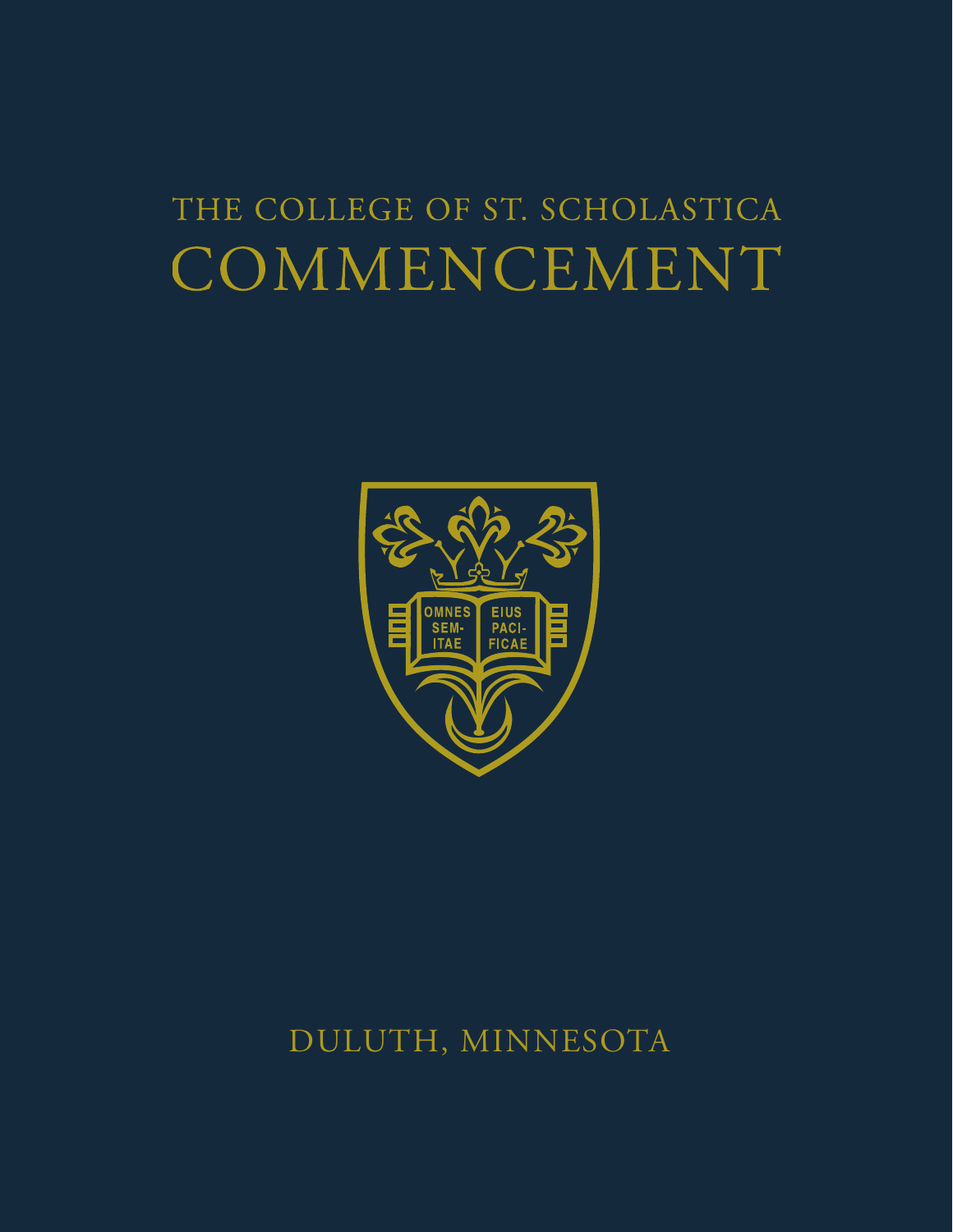

Mother Scholastica Kerst, founding prioress of St. Scholastica Monastery, purchased the land that would be home to The College of St. Scholastica. "My dream, " she said, "is that someday there will rise upon these grounds fine buildings like the great Benedictine abbeys. They will be built of stone; within their walls, higher education will flourish."

Since the College offered its first classes in 1912, generations of dedicated faculty, staff and students have made Mother Scholastica's dream a reality. Though the College is now independent, the Duluth Benedictines remain its inspiration.

Congratulations to the graduates who receive their degrees today. The College is proud of their accomplishments, and confident in their capability to benefit their communities and the world.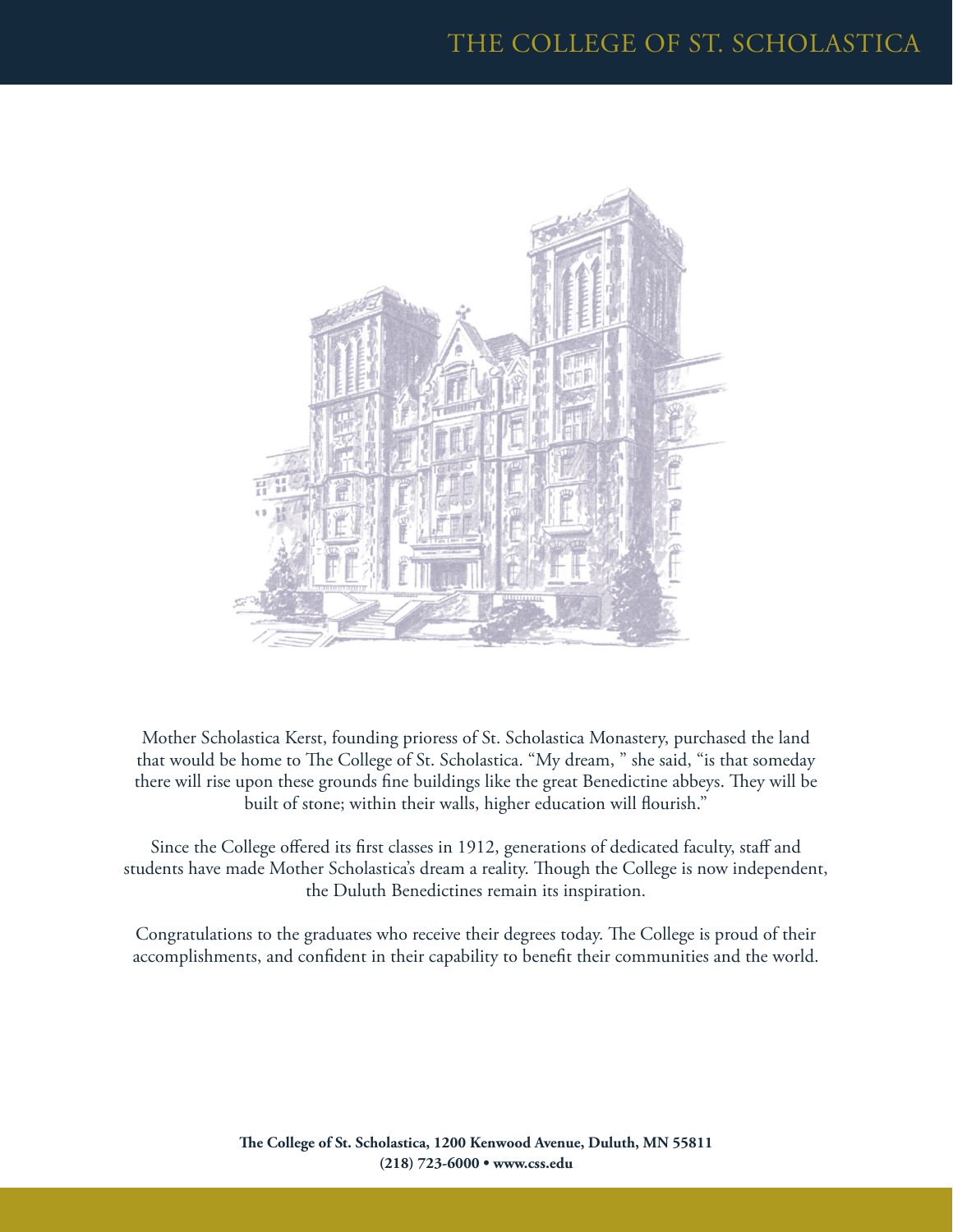## MISSION STATEMENT

Shaped by the Catholic Benedictine heritage, The College of St. Scholastica provides intellectual and moral preparation for responsible living and meaningful work.

## VISION STATEMENT

The College of St. Scholastica aspires to be a diverse and inclusive academic community of excellence, grounded in the rich Catholic Benedictine heritage, sending forth thoughtful leaders sharpened and sensitized by the liberal arts, who are prepared and committed to serve and transform the world.

## VALUES FROM OUR BENEDICTINE HERITAGE

### **COMMUNITY**

Sharing responsibility to create and support community. Creating a climate which promotes a sense of community while valuing the uniqueness of the individual. Manifesting an ability to adapt to circumstances without compromising our values.

### **HOSPITALITY**

Creating a welcoming atmosphere personally and institutionally. Listening and responding sensitively to all. Extending warmth and acceptance to all. Welcoming new ideas and being open to change.

## **RESPECT**

Cherishing and promoting the worth of all human life. Treating all persons with dignity and reverence. Honoring and supporting the spirituality of each person. Valuing the dignity of all work. Promoting the participation of all persons in the decisions affecting their lives.

### STEWARDSHIP

Utilizing human resources responsibly. Providing wise and respectful use of all material and monetary resources. Promoting prudent use of natural resources and energy. Finding time for work, play and prayer in daily life which will promote physical, mental and spiritual growth.

## LOVE OF LEARNING

Preserving the intellectual and material heritage entrusted to us by past generations. Transmitting the treasures of human culture to new generations. Creating scholarly, artistic and scientific works that enrich and enlarge human life. Integrating thought and action as complementary aspects of a full human life.

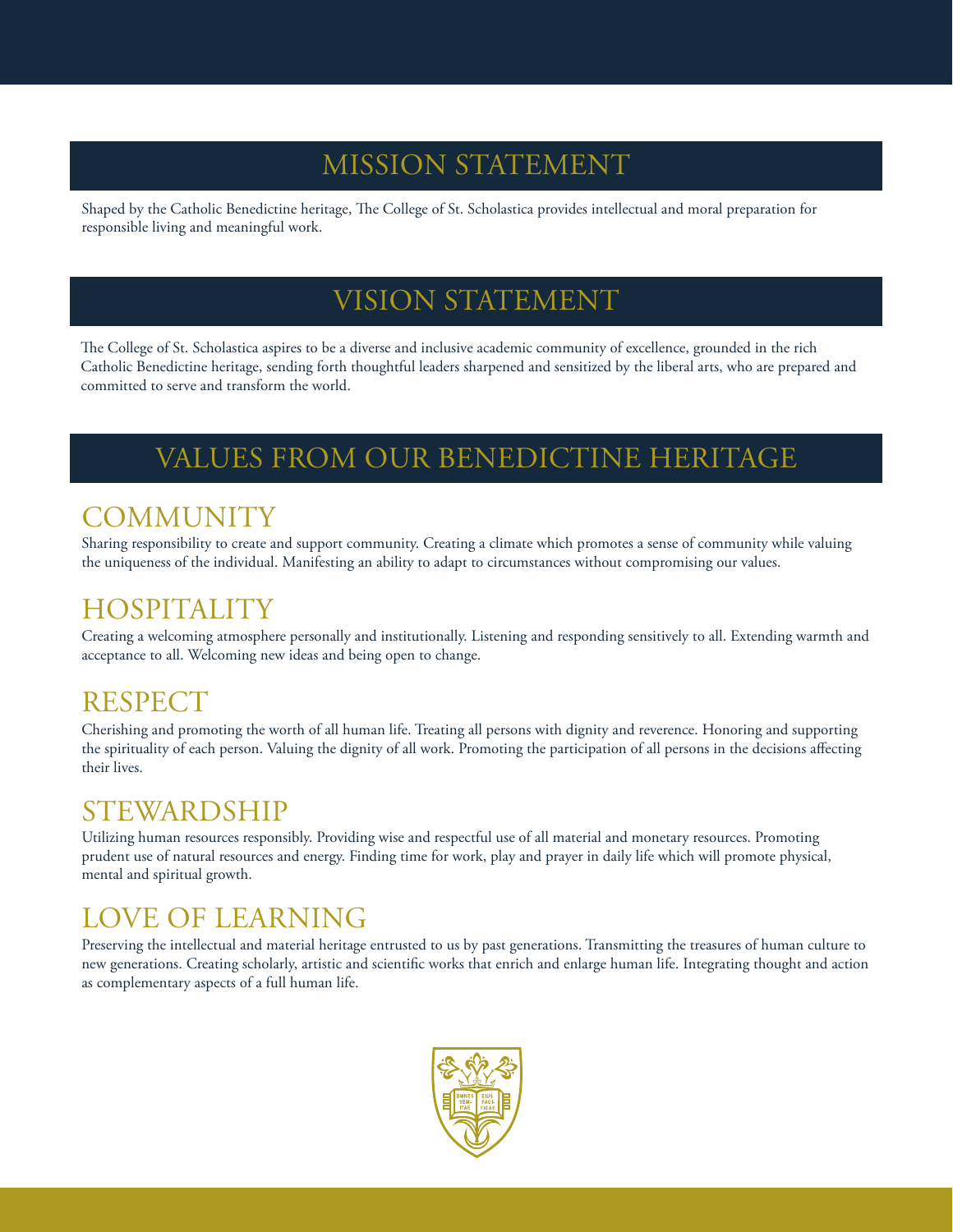### ORDER OF VIRTUAL COMMENCEMENT EXERCISES

*At 2 p.m., Saturday, May 14, 2022*

### THE ACADEMIC PROCESSION

**Master of Ceremonies** Ryan Sandefer, Ph.D. Vice President for Academic Affairs

**Odagaaki-bines Singers** Jeremy Wilson and Brian Kingfisher *Miziiweykaamikiinaang* - Honor Song

#### **"America the Beautiful"**

Arranged by Carl Strommen and Michael Buck Performed by the St. Scholastica Jazz Band and String Orchestra

#### **Invocation**

Ali Kruger, Class of 2022 Bachelor of Arts in Psychology and Health Humanities

> **Welcome** David Sparby, Class of 1976 Chair, Board of Trustees

**Greetings** Barbara McDonald, Ed.D. President

**Commencement Address** David Herman, M.D. Chief Executive Officer, Essentia Health

**Alumni Welcome** Susan Koering, Class of 1973 President, Alumni Association Board

#### **Benediction**

Elizabeth J. Nephew Pederson, Class of 2022 Certificate in Health Informatics

> **The Conferring of All Degrees** Ryan Sandefer, Ph.D. Vice President for Academic Affairs

**Conferring of Degrees** Barbara McDonald, Ed.D. President

**Special Music** *"Julie-O"* Composed by Mark Summer Performed by Isaac Valley

**Alma Mater** *"Vivat! Vivat, St. Scholastica!"* Arranged by Mina Kaiser and Michael Buck Performed by the St. Scholastica Bands, Choir and Orchestra

*Verse 1:*

*Vivat, Vivat, St. Scholastica To thy fame a tribute raise Fount of learning, forge of friendship Home of happy college days*

*Chorus: Pledge we our faith to alma mater Pledge to her our heart and hand Where e're we bide she'll be our guide We will praise her throughout the land*

*Verse 2: Lakes and hills and spreading campus All thy nat'ral charms we love And we glory in thy greatness Blessed with favors from above*

*Verse 3: When, in faith and knowledge grounded Enter we the world of strife May thy counsels, strong and holy, Aid us in our course through life.*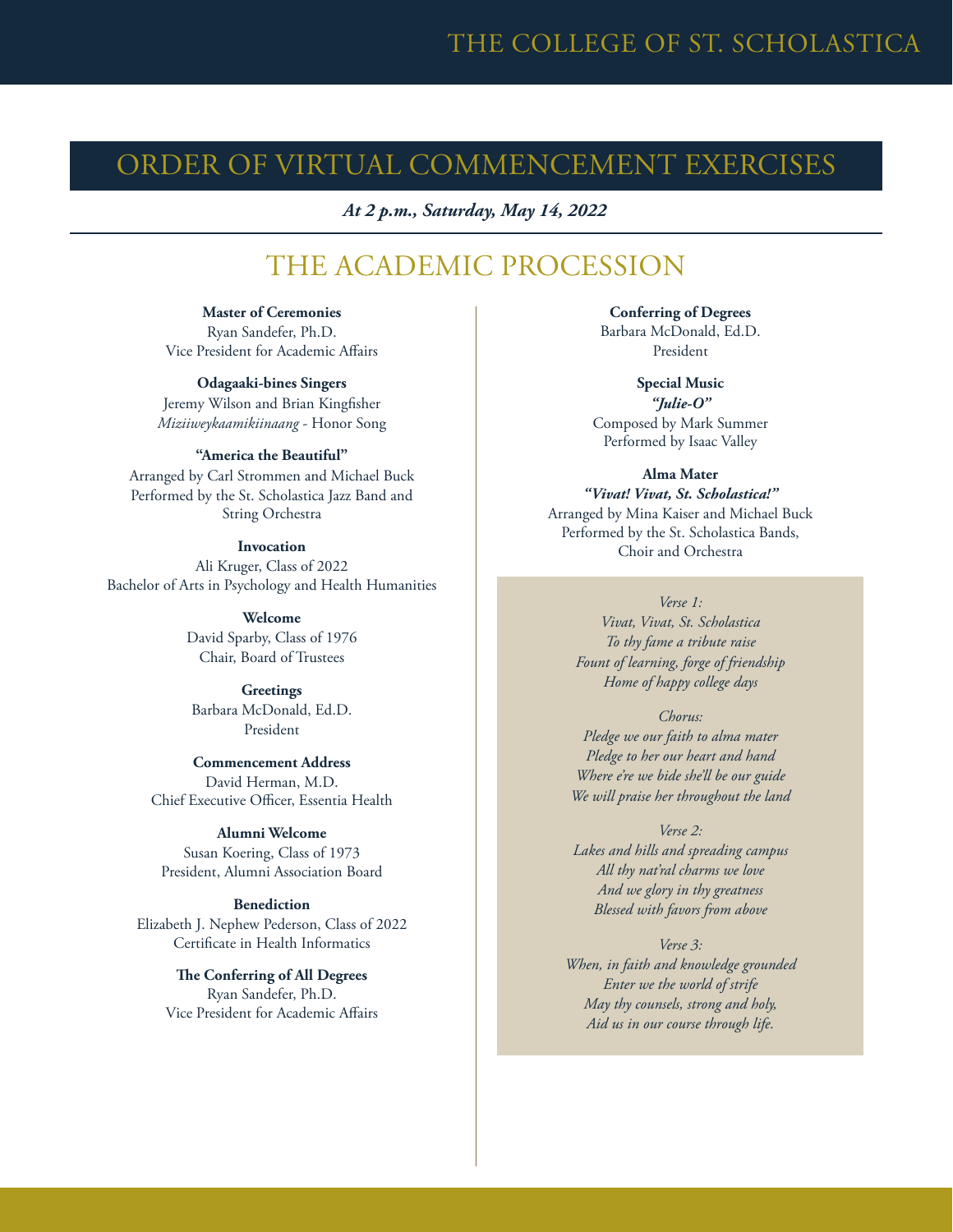## CANDIDATES FOR THE BACHELOR'S DEGREE

### **WEBSTER SCHOLAR**

**Sebrin Ahmed,** Bachelor of Arts, Biology, Psychology \*\* **Isabel A. Becker,** Bachelor of Arts, Accounting \*\* **Eric Roy DeLaVergne,** Bachelor of Arts, Computer Information Systems \*\*\* **Hailey May Durand-Christianson,** Bachelor of Science, Nursing, Psychology \*\* **Ashley Nicole Etter,** Bachelor of Arts, Philosophy, English \*\*\* **Brooke Juane Good,** Bachelor of Science, Nursing \*\* **Elise Elizabeth Hintzman,** Bachelor of Arts, English Secondary Education \*\*\* **Olivia Sharon Howe,** Bachelor of Arts, Accounting, Finance \*\* **Lori Ann Huseby,** Bachelor of Science, Chemistry, Computer Information Systems, Mathematics \*\* **Rebecca S. Jazdzewski,** Bachelor of Arts, Biology, Psychology \*\* Brent Jones, Bachelor of Science, Finance, Accounting \*\* **Meredith Louise Kevan,** Bachelor of Arts, Biology \*\*\* **Kerryn Mae Lund,** Bachelor of Arts, Biology \*\* **Kendall Marie Markovic,** Bachelor of Science, Nursing \* **Taylor Ann O'Brien,** Bachelor of Science, Nursing \*\* **Isabel Daniela Romay,** Bachelor of Arts, Psychology \*\*\* **Alexandra K. Sogn,** Bachelor of Science, Chemistry **Taylor A. Tran,** Bachelor of Arts, Biology \*\*\* **Isaac James Valley,** Bachelor of Arts, English, Music \*\*\* **Jasmine Diane Westerberg,** Bachelor of Arts, English \*\* **Karl Samuel Wright,** Bachelor of Arts, History, Philosophy \*\*\*

### **BACHELOR OF ARTS**

**Mitchell Charles Adrian,** Biology \*\* **Amy Aurora Aguilar-Lemus,** Business Management **Brett Althoff,** Psychology \*\* **Audrey Sandra Aouga,** Peace and Justice Studies **Annalise Melissa Archambault,** Social Work \* **Lili A. Augustine,** Biology **Hailey M. Beck,** Psychology **Anna J. Becker,** Global, Cultural & Language Studies, Peace and Justice Studies \*\* **Christopher Robert Belling,** Biology **Elizabeth Ann Benson,** Social Work \*\* **Mitchell Jordan Berry,** Marketing, Management **Emily Mary Bicknell,** Psychology \*\* **Elva Elena Bissonette,** Educational Studies, Organizational Leadership, Spanish \* **Kacie Marie Bjerk,** Health Sciences \*\* **Dustin T. Blacketter,** Psychology, Organizational Leadership \*\*\* **Courtney Jolynne Bloemke,** Organizational Leadership

**Marissa R. Bober,** Biology \*\* **Abby Jean Bolle,** Biology \*\*\* **Samuel Paul Bondhus,** Communication **Maxwell T. Botz,** Biology \*\* **Emil Robert Book Bratbak,** Biology **Grace C. Brinkert,** Music **Anthony John Briski,** Social Work **Kathleen Mary Broderick,** Organizational Leadership \*\* **Bryceton William Butkiewicz,** Marketing, Business Management \*\* **Kylie Lynn Butterfield,** Biology \*\* **Devon E. Byers,** Mathematics \*\*\* **Cailin Elise Capra,** Psychology \*\* **Rose Kathleen Carpenter,** Communication \*\*\* **Alex Jose Castellanos,** Computer Information Systems **Jason D. Chapman,** Social Work **Grace Louise Crowell,** Social Sciences **Dayelise Marie Davidson,** Biology, Psychology \*\*\* **Mariah Lynn Dobson,** Communication **Emma K. Dumonseau,** Psychology \* **Julia Louise Cornish Ellefson,** Biology \*\* **Travis James Emmons,** Social Science Secondary Education, History \*\* **Tess Marie Enroth,** Psychology \*\* **Fayja Rose Erceg,** Biology **Jackson Andrew Faris,** Psychology, Philosophy \*\* **Anna Nell Featherston,** Psychology \*\* **Krysta Corey Felber,** Social Work **Tandrell LaShawn Foster Jr.,** Educational Studies **William Michael Frauly,** Philosophy **Caleb Daniel Freed,** Social Work **Mita Marie Frericks,** Biology **Anna Louise Fuerniss,** Health Humanities **Samuel Bates Fuss,** Business Management, Marketing **Taelynn Rose Gittins,** Social Science Secondary Education, History \*\* **Ryne Autumn Glover,** Natural Sciences **Justine M. Golen,** English \*\* **Gena Lee Gradine,** Social Work **Grace Gravelle,** Social Work \*\* **Mikayla M. Greer,** Biology Jack David Hagberg, Communication \*\* **Melissa Hagberg,** Social Work **Cambria Joy Hale,** Social Work, Peace and Justice Studies **Jon Marshall Hansen,** Psychology \*\* **Brynne S. Hauer,** Psychology \*\* **Ashley E. Healy,** Social Work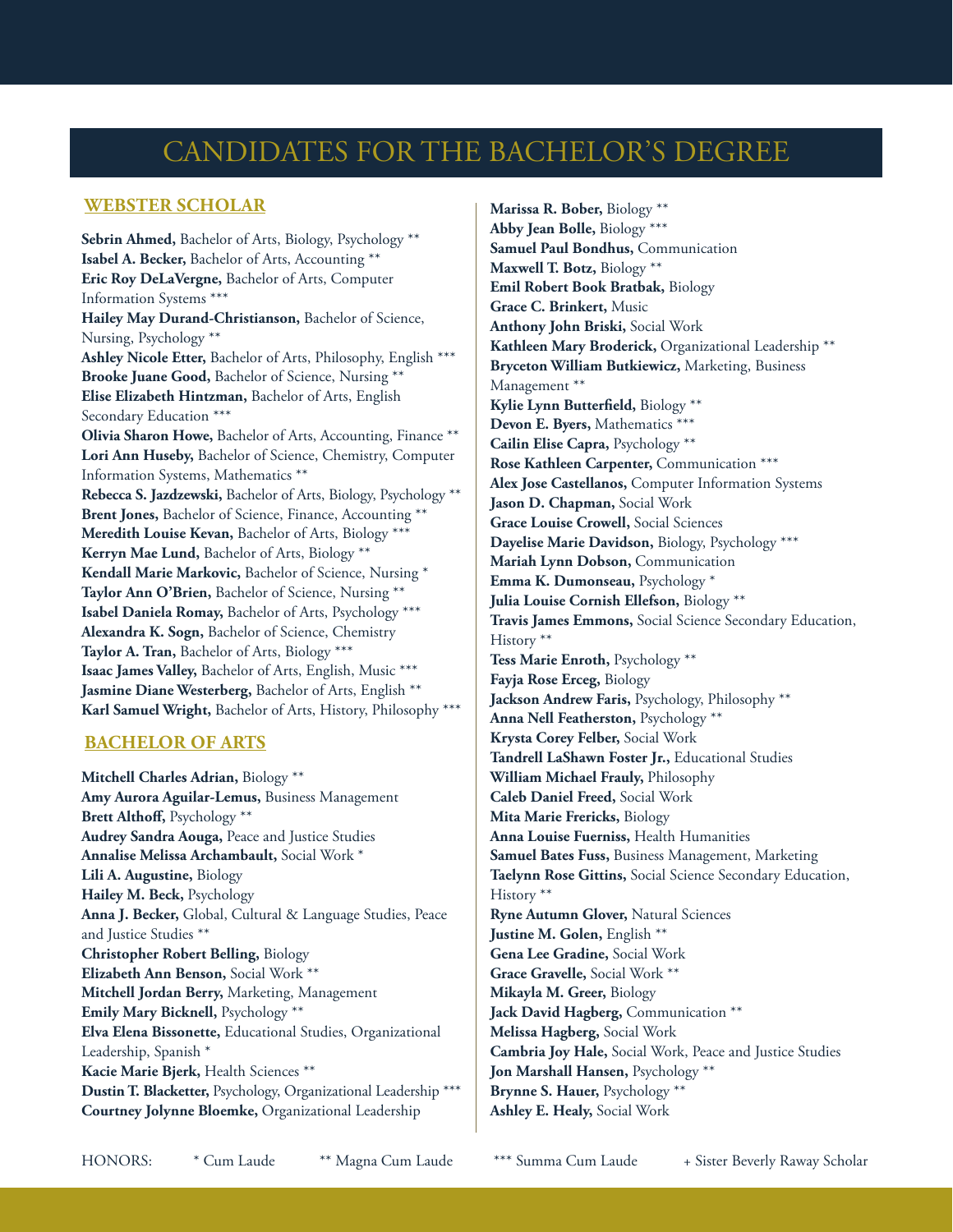**Lauren Heinze,** Psychology **Hannah Danielle Held,** Health Humanities \* **Michael James Hickman,** Accounting **Nathaniel Ray Hilton,** Communication **Sydney M. Hoag,** Psychology \*\*\* **Kaylea K. Holt,** Social Work \* **Morgan Lin Hoppe,** Business Management, Finance **Kalie Jan Jeremiason,** Health Humanities \*\* **Jaren Van Johnson,** Health Humanities **Sydney S. Jolowsky,** Biology \*\*\* **Martin T. Kalina,** Business Management, Marketing **Gallaya Dorthey Karpeh,** Organizational Leadership **Jenny Paola Kemnitz-Meyerson,** Social Work **Madison Shelby Kerzman,** Psychology, Health Humanities **Samantha Christine Kinney,** Psychology \*\* **Maija L. Kittelson,** Psychology, Health Humanities \*\*\* **Emily Knoer,** Sustainability Studies and the Environment, Global, Cultural & Language Studies \*\* **Natasha Margarethe Korman,** Biology **Kelly Jo Kotten,** Psychology \*\*\* **Konner Nicklaus Krawiecki,** Organizational Leadership **DeEtte T. Krogh,** Computer Information Systems **Ali Marie Kruger,** Psychology, Health Humanities \* **Megan Lillie Laine,** Psychology **Ciaara Marie Lane,** Organizational Leadership \*\*\* **Caroline J. Langevin,** Social Work \*\* **Nicole Ann Larson,** Biology \*\* **Leul Mesfin Lemma,** Health Sciences **Jonathan Joel Liesener,** Educational Studies **Madison Jean Lindquist,** Computer Information Systems **Bailey Rae Lochner,** Biology \*\*\* **Elizabeth Shea Loo,** Social Work **Lynn Lowney,** English Secondary Education \*\*\* **Giacomo Paolo Lucchesi,** Business Management, Finance **Katrina M. Lund,** Philosophy **Nathan Daniel Lundbohm,** Health Sciences **Madeline R. Lutz,** Health Humanities, Psychology \* **Joshua Lyons,** Social Work \* **William Joseph Manion,** Business Management **Mahogany Masudi,** Business Management, Marketing **Dallas John Miller,** Educational Studies **Kennedy M. Mills,** Psychology **Emily Kayelyn Mittelstadt,** Social Work \*\* **Ruby Mae Mohelsky,** Psychology \*\* **Buffy Ann Moncel,** Psychology **Kaitlynn Olivia Moore,** Social Work \*\* **Ying Moua,** Peace and Justice Studies **Geanie Theresa Mushonga,** Computer Information Systems, Finance \*\*

**Gina B. Nechal,** Computer Information Systems **McKenzie R. Nelson,** Business Management **Kristen Marie Nemitz,** Psychology, Organizational Leadership \* **Duke Minh Long Nguyen,** Marketing **Michael Thanh Nguyen,** Organizational Leadership, Business Management **Camille Njoh,** Computer Information Systems \*\* **Charity Elias Nkwera,** Psychology **Justine Renee Nolting,** Health Humanities **Matthew Bjorn Norgaard,** Business Management **Tyler Patrick Odden,** Psychology, Criminology **Mitchell Wayne Olson,** Business Management, Marketing **Zachary Michael Olson,** Psychology \*\* **Amy Marie Pasket,** Psychology, Organizational Leadership \*\*\* **Carson Trent Passer,** Accounting \*\* **Matthew Charles Peitso,** Business Management \*\*\* **Kip E. Perkins,** Social Work Barrett Lawrence Peterson, Business Management \* **Michael Steven Petoletti,** Psychology **Xing Sai Pha,** Computer Information Systems **Sienna Jordanna Prom,** Sustainability Studies and the Environment **Makenna M. Quinn,** Biology \* **Jacob Thomas Rademacher,** Social Science Secondary Education, History \*\* **Melissa Montserrat Ramirez,** Business Management \* **JhonRae Reeves,** Social Work **Tara Noelle Resignolo,** Biology \* **Gabriela Rocha Morales,** Social Work **Hannah Dea Rodgers,** Biology \* **Kayla Rodgers,** Social Work \* **Michael Steven Rorem,** Biology **Calli Rose Rosier,** Social Work **Noah Joe Ross,** Biology \*\* **Jayden G. Ruberg,** Biology \*\*\* **Mackenzie Mae Rugland,** Biology **Samuel Adam Rugloski,** Social Work **Emma Heidi Sauld,** Mathematics, Psychology **Deann Scannell,** Social Work **Heidi Ann Schaaf,** Communication **August William Schatzlein,** Biology \* **Emma R. Schmidt,** Business Management **Zachary David Scofield,** Psychology \* **Abigale J. Seipke,** Accounting \* **Jack Ernest Silgen,** Business Management \* **Jack Timothy Skluzacek,** Chemistry **Heather Lorynn Springer,** Psychology \* **Dakota James Edward St John,** Organizational Leadership **John William Stanaway III,** Business Management, Marketing

HONORS: \* Cum Laude \*\* Magna Cum Laude \*\*\* Summa Cum Laude + Sister Beverly Raway Scholar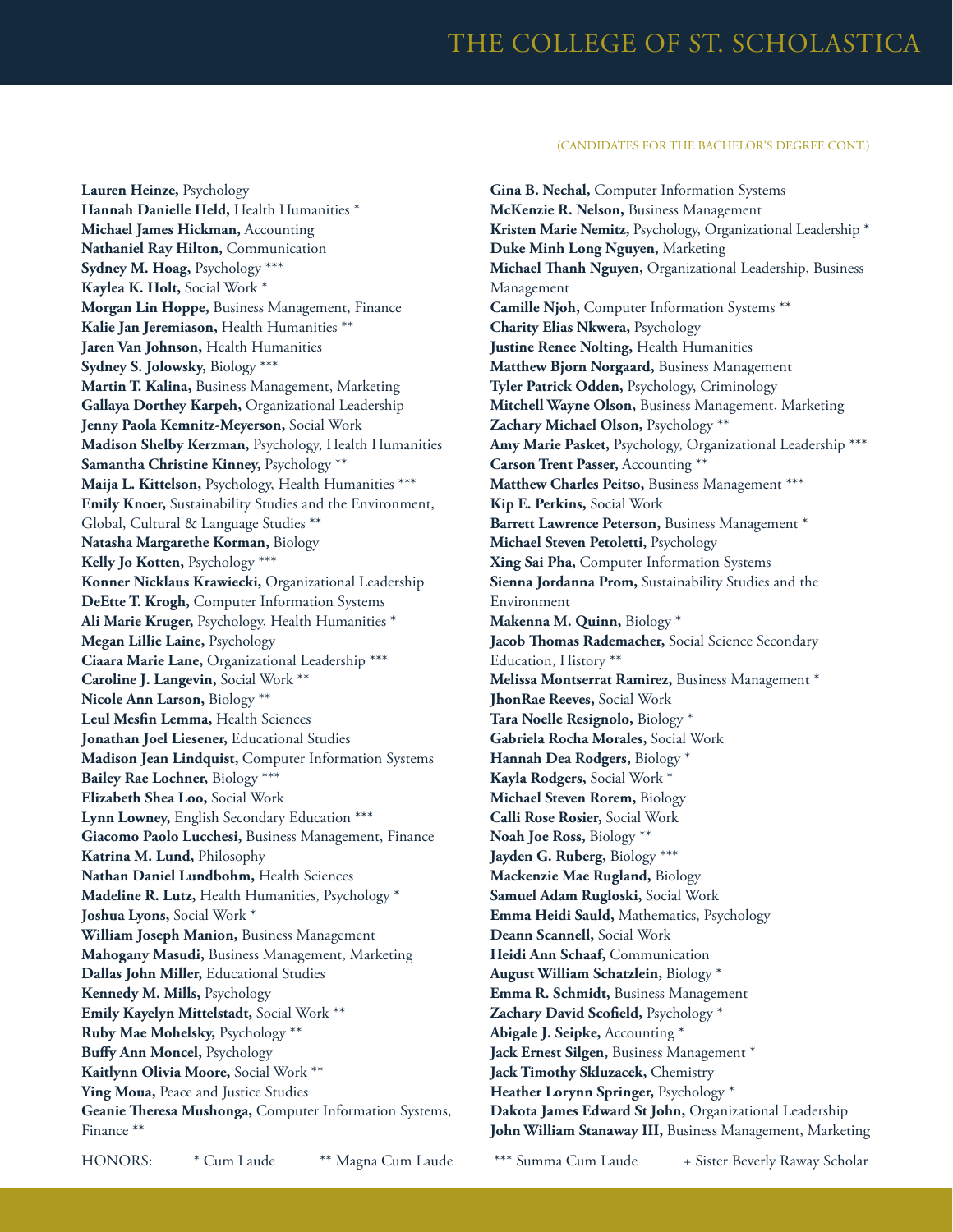**Heidi Jane Stewart,** Biology **Joanna Marie Tahtinen,** Social Work \* **Michael George Talbot,** Psychology, Organizational Leadership **Victoria June Thomas,** Psychology **Sophie Marie Thompson,** Psychology \*\*\* **Betsegaw Amare Tilahun,** Computer Information Systems \* **Jaci Kay Ziyue Tourtellott,** Health Humanities, Biology \*\* **Jaime Evelyn Troumbly,** Business Management **Madison Cheyenne Urrutia,** Social Work **Cullen Michael Van House,** Psychology **Pa Zong Vang,** Computer Information Systems **Cody J. Venske,** Accounting \*\* **Macy Taylor Viita,** Psychology \*\*\* **Annika Regina Voss,** Marketing \*\* **Sydney Marie Vyskocil,** English Secondary Education \*\* **Alexis C. Zimmer,** Psychology, \*\* **Jack William Zupetz,** Biology \*\*\*

#### **BACHELOR OF SCIENCE**

**Anna Kathleen Aho,** Nursing **Shane Michael Ahrendt,** Computer Information Systems \*\*\* **Emma Leigh Alaspa,** Nursing **Nicole Marie Anderson,** Nursing **Rachel Lauren Anderson,** Exercise Physiology **Randi A. Andres,** Nursing **Kaisa Kristina Anttila,** Nursing **Madeline Elizabeth Arnott,** Nursing **Samantha M. Back,** Nursing \*\* **Kimberly Tylynn Bailey,** Nursing **Michelle A. Baker,** Nursing **Everly McKayla Bauck,** Nursing **Joseph V. Bauer,** Computer Information Systems **Riley Philip Bechard,** Exercise Physiology **Grace Ann Beck,** Nursing \*\* **Omar Bensouda,** Finance **Margaret Elizabeth Berg,** Computer Information Systems \* **Izabella Vivian Bishop,** Elementary Education \*\*\* **Erin M. Blumer,** Nursing **Krista Nicole Boudewyns,** Nursing \* **Joshua M. Boysen,** Nursing **Natalie Joyce Bracklin,** Health Informatics and Information Management \*\*\* **Leah Gayle Brumfield,** Nursing \* **Connor Douglas Bryan,** Nursing \*\* **Anne Frances Caraang,** Health Informatics and Information Management \*\*\* **Jenna Leann Cerda,** Nursing

**Geena Joy Challeen,** Nursing \*\* **Hannah Rose Cook,** Exercise Physiology \*\* **Kaitlyn M. Culver,** Nursing **Nicola Anna D'Angiola,** Nursing **CarrieAnne Maria Daniels,** Nursing **Omoyemi Oluwasetemi Davies,** Nursing, Psychology **Lexie Nicole Demko,** Elementary Education **Hallie Nicole DeVries,** Nursing **Taylor Ann Dishneau,** Nursing **Katie Ann Dooley,** Nursing **Madison Renee Eckman,** Exercise Physiology \*\* **Anna E. Ehmke,** Elementary Education \*\* **Maximilian C. Eilefson,** Finance \*\*\* **Jayson Michael Evans,** Nursing **Sarah Elizabeth Evanson,** Nursing \* **Samantha Marie Evens,** Nursing \*\*\* **Mikayla S. Fennern,** Nursing **Quinn James Fischer,** Exercise Physiology **Travis Hunter Fisher,** Nursing **Michelle Rose Fitzgerald,** Nursing **Arielle Kathleen Flannigan,** Nursing **Justin Reid Fleming,** Computer Information Systems \*\* **Isabella J. Forster,** Nursing **Shelbie Ann Foster,** Nursing **Emilee T. Fremstad,** Elementary Education \*\* **Chloe Laura Irene Fromm,** Nursing \*\*\* **Chevden Frank Gambill,** Nursing \*\* **Kalista Antionette Garb,** Nursing **Betty Jo Gardner,** Health Informatics and Information Management \*\* **Kathryn Marie Gent,** Nursing \* **Lia M. Gentilini,** Nursing \*\* **Megan Gilbertson,** Nursing **Sandra Lynn Goode,** Nursing **Ellie J. Greenwaldt,** Nursing \* **Jacob Robert Grigsby,** Nursing **Mariah J. Haedrich,** Nursing **Megan Riley Hansen,** Health Informatics and Information Management **Andria Genevieve Hanson,** Nursing **McKenzie Janene Hardesty,** Nursing \*\* **Andrea Kaye Harvet,** Nursing **Nora R. Hassemer,** Nursing \*\* **Mariah Lynn Haukos,** Nursing \* **Sarah Mae Helmoski,** Nursing **Samantha Jo Henderson,** Nursing \* **Sydney J. Hennes,** Nursing \* **Thomas N. Henry,** Nursing \*\*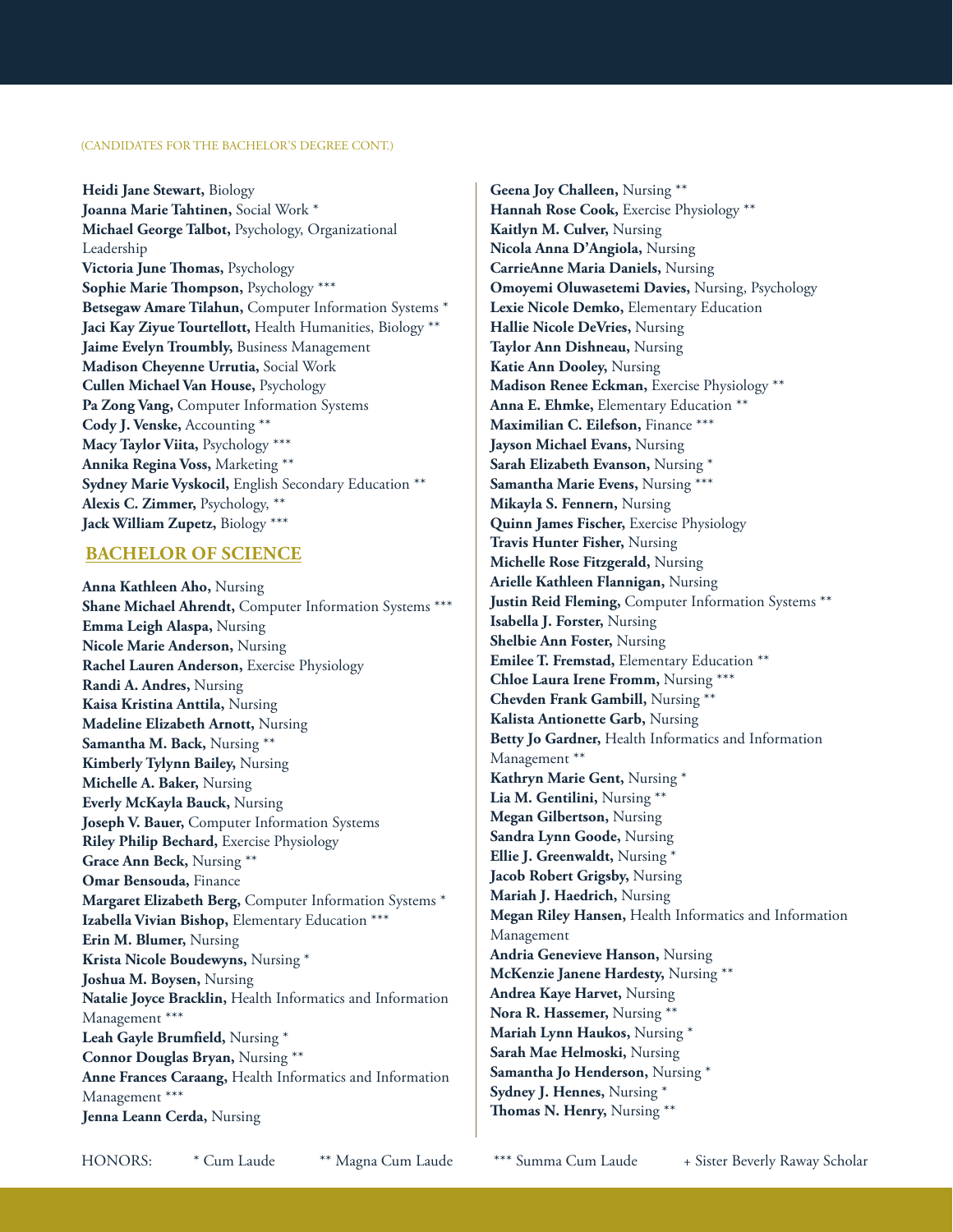**Ana Mang Her,** Health Informatics and Information Management **Emily P. Hewitt,** Nursing, Psychology **Brady Thomas Heytens,** Finance \* **Braeden Nicholas Hlavka,** Nursing **Alayna Therese Hoehn,** Health Informatics and Information Management \*\* **Jill Carol Holmes,** Nursing **Aziza Leah-Brown Houser,** Nursing \* **Gretchen Margaret Houston,** Nursing **Makayla Marie Jacobsen,** Nursing **Sabrina Paige Jacobson,** Nursing **Payton Jewel Jago,** Nursing **Aliza Jane Jensen,** Nursing **Bria Ginise Johnson,** Nursing **Gabriel P. Johnson,** Nursing \* **Mallery J. Johnson,** Exercise Physiology \*\*\* **Melissa Alexandra Johnson,** Nursing **Erika L. Jonas,** Nursing **Tiana Maria Jorczak,** Nursing **Emma Mae Jordan,** Health Information Management **Meghan Lynn Kaspszak,** Exercise Physiology \* **Devin Anne Kennealy,** Nursing **Kaylee Diane Kennedy,** Nursing \* **Kaitlin Kay Klein,** Elementary Education **Kimberly Sue Knight Hamman,** Health Informatics and Information Management \*\* **Avery Michael Kosloski,** Health Informatics and Information Management **Paige B. Kringle,** Nursing \*\* **Haley E. Larson,** Nursing **Jonathan Joseph Laughlin,** Finance **Katelyn J. LeBlanc,** Nursing \*\* **Sarah Rae Leucuta,** Nursing **Evan Douglas Lindau,** Nursing **Alana Kate Lindberg,** Nursing \* **Madison Marie Lund,** Nursing \* **Jessica Rose MacLeod,** Nursing **Zachary N. Madill,** Finance **Felisha Mann,** Elementary Education \*\* **Nicole Elizabeth May,** Nursing **Emerald A. Mayer,** Elementary Education \*\*\* **Kimberly Dawn Medlin,** Health Informatics and Information Management **Grant L. Mergen,** Finance **Clo Josephine Meyer,** Nursing **Brian Thomas Michaud,** Computer Information Systems \* **Madison Kay Milbradt,** Nursing \*\* **Anna Marie Miller,** Nursing \*

**Benjamin Gerald Miller,** Exercise Physiology \* **Dawson James Miller,** Computer Information Systems **Elizabeth Nicole Mirkin,** Nursing \*\*\* **Matthew David Mohar,** Nursing **Grace Nicole Mohs,** Nursing **Joshua Mohs,** Nursing **Brita Maria Bergeland Mowers,** Nursing \*\* **Cecilia Ann Murphy,** Elementary Education \*\* **Tina Louise Newling,** Nursing **Duc Thanh Nguyen,** Nursing **Na Thi Ly Nguyen,** Nursing \*\* **Monique Noyola,** Nursing **Bradley Donald Nye,** Nursing **Kiersten Margaret Olson,** Nursing **Mitchell Jacob Olson,** Exercise Physiology **Riggs Allen Olson,** Biochemistry \* **Kaitlynn Rose Orobona,** Nursing **Mackenzie Kate Ouren,** Elementary Education \*\*\* **Jarad Lee Overby,** Computer Information Systems \*\* **Danielle Theresa Overman,** Exercise Physiology \* **Ryan Drew Paulson,** Nursing, Psychology **Sydney Ann Plemel, Exercise Physiology Kaiya Ann Quam,** Nursing \* **Lisa Renee Quevedo,** Nursing **Brady J. Rajala,** Nursing **Ashley A. Remer,** Nursing **McKenzie Marie Rentz,** Nursing \*\* **John Henry Ribich,** Exercise Physiology **Jacob Alexander Ricks,** Nursing **Ellen S. Rohe,** Nursing, Spanish \*\* Haley M. Rohwer, Exercise Physiology \*\*\* **Vanessa Rosas Ceronio,** Nursing + **Reed Andrew Ruegemer,** Finance **Megan Sartor Wagner,** Nursing **Hannah Savage,** Nursing **Betsy Schacht,** Nursing **Samuel Henry Schlater,** Elementary Education \*\* **Elliot Charles Schneider,** Exercise Physiology **Cole Schroers,** Exercise Physiology **Amanda Joyce Schwartzrock,** Nursing **John Thomas Schwinghamer,** Chemistry **Emily C. Scinocca,** Nursing \*\* **Mara A. Seurer,** Elementary Education \* **Logan Matthew Siemers,** Exercise Physiology, Spanish **Hope Marie Rose Simiyu,** Nursing, Psychology **Zachary Ryan Sjoblad,** Health Informatics and Information Management \*\* **Alina M. Skutevik,** Nursing **Kaitlyn M. Skutevik,** Nursing

HONORS: \* Cum Laude \*\* Magna Cum Laude \*\*\* Summa Cum Laude + Sister Beverly Raway Scholar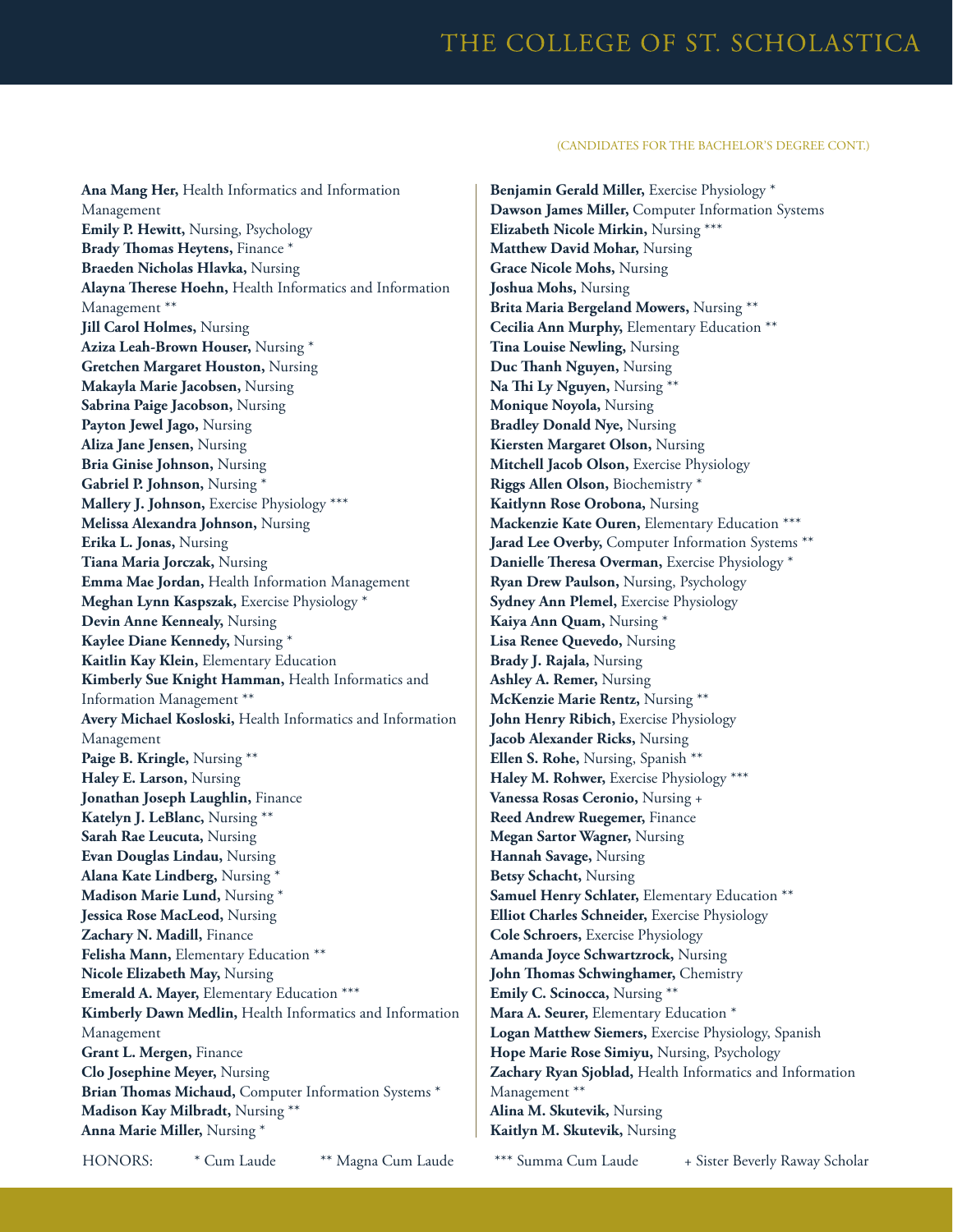**Amanda Sarah Soderlund,** Nursing **Selena Mariya Som,** Exercise Physiology, Psychology \* **Hailey Jean Sorensen,** Nursing **Sophie Louise Spiess,** Nursing **Anna Christine Stark,** Nursing \*\* **Zoe E. Stegora-Peterson,** Exercise Physiology **Molly Stein,** Nursing **Sean Michael Stevenson,** Nursing \* **Andrew Stoesz,** Nursing **Hayley Strand,** Nursing **Benjamin Richard Studer,** Nursing **Hannah Jean Swanson,** Nursing **Lilianne V. Tapper,** Nursing **Taylor Rae Thompson,** Biochemistry \* **Alicia Dawn Thomsen,** Nursing **Tiarra R. Tollefson,** Nursing **Michael A. Tschida,** Nursing **Cooper Thomas Utley,** Nursing **Maria Rose Valentini,** Computer Information Systems, Mathematics \*\* **Annika Kayla Vanstrum,** Elementary Education

**McKenzie Jo Vatalaro,** Nursing **Kassandra Jean Vosberg,** Elementary Education \*\* **Lily JoAnne Wabik,** Nursing \* **Erika Walberg,** Elementary Education \*\*\* **Julie Ann Walker,** Nursing \*\*\* **Margaret Ann Walls,** Elementary Education \* **McKenzie L. Walsh,** Nursing **Madeline Rae Warner,** Health Informatics and Information Management \*\*\* **Drake A. Weets,** Nursing **Kelly Nicole Welch,** Nursing \* **Emma Wells,** Finance \*\* **Sabrina West,** Nursing **Brook Marie Wilken,** Nursing **Hailey Rose Anna Willard,** Elementary Education \*\*\* **Sabrina Molitor Willie,** Nursing, Psychology **Trinitty Rosaleena Xiong,** Nursing **Shayla Mae Zaverl,** Elementary Education **Benjamin A. Zinmer,** Biochemistry, Psychology **Stephanie Theresa Ziwicki,** Exercise Physiology

HONORS: \* Cum Laude \*\* Magna Cum Laude \*\*\* Summa Cum Laude + Sister Beverly Raway Scholar

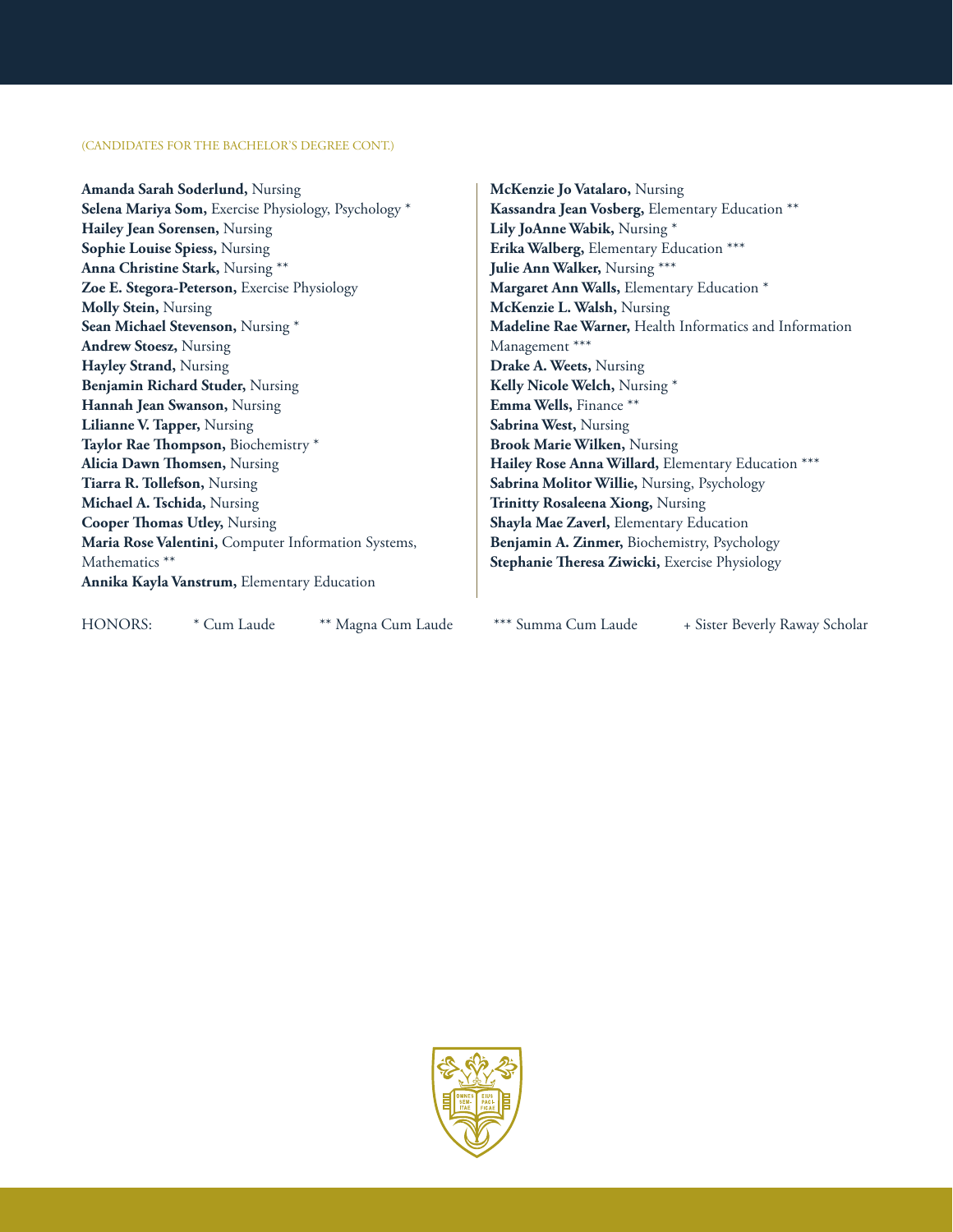### CANDIDATES FOR THE MASTER'S DEGREE

### **MASTER OF BUSINESS ADMINISTRATION**

**Troy M. Abfalter,** Leadership and Change **Charles Andrew Carpenter,** Leadership and Change **Dawn M. DeWitt,** Leadership and Change **Jacob Dunlap,** Leadership and Change **Patrice Marie Hell,** Leadership and Change **Ashley E. LaLiberte Martinez,** Leadership and Change **Anthony Charles Landgren,** Leadership and Change **Emily Clara Lee,** Leadership and Change **Amanda Marie Lien,** Leadership and Change **Alyssa Martin,** Leadership and Change **Molly Arnhold Miskovich,** Leadership and Change **Katelynn Marie Murner,** Leadership and Change **Ronni L. Murphy,** Leadership and Change **Torin Allen Schwartz,** Leadership and Change **Laura Seitz,** Leadership and Change **Brandon James Swartz,** Leadership and Change

#### **MASTER OF EDUCATION**

**Nicholas M. Bousquet Megan Marie Bredeson Darci Lynn Claflin Lisa Lori Dahlen Abby Marie Harr Timothy Alan Harr Faith Holestine Marin Elizabeth Iozzo Greta Marie Jenkins Rachel Beth Johnson Heidi Kelly Elizabeth Marie Lester Julia Elizabeth Michelizzi Carley E. Nadeau Jessica Alice Nelson Amanda Jane Plaster Joseph G. Reiner Stacy Marie Roberts Molly Jeanne Steede Joy Lynn Taylor Sabrina Winkleman**

### **MASTER OF SCIENCE**

**Ryan Lee Bachmeier,** Teaching **Bryce M. Beamish,** Athletic Training **Elizabeth S. Beckman,** Health Information Management **Tadd William Berg,** Athletic Training **Syed Mazhar H. Bukhari,** Health Informatics, Health Information Management

**Karis Burggraff,** Teaching **Shania Faith Lynn Bush,** Chemistry **Kristina A. Church,** Applied Data Analytics **Erin Dahnke,** Exercise Physiology **Arielle Lee Davis,** Health Information Management **Fredrica Uchenna Dike,** Health Information Management **Brandon James Dumlao,** Health Information Management **Kevin Eskuri,** Athletic Training **Marquita Angel Frederick,** Health Information Management **Teddy Ray Gildersleeve,** Athletic Training **Megan Frances Girgen,** Teaching **Luke Andrew O'Connor Goossens,** Teaching **Marni Gustafson,** Teaching **Amanda Nell Hand,** Teaching **Heidi Jo Happel,** Teaching **Megan Marie Hautajarvi,** Athletic Training **Jenna Kristine Helget,** Exercise Physiology **Leiah Hoffman,** PA Medicine **Adam Lee Holden,** Applied Data Analytics **Serena Elizabeth Hutson,** Occupational Therapy **Madeline Kaye Johnson,** Health Information Management **Daniel Michael Kearns,** Athletic Training **Logan R. Kittelson,** Chemistry **Nancy Ann Eull Kopff,** Teaching **Cole Michael Ledin,** Project Management **Natalie Jean Lembeck,** Exercise Physiology **Nicholas Liebelt,** Teaching **Laura Lee Lonergan,** Applied Data Analytics **Lawson McDonald,** Exercise Physiology **Annette Denise Paige,** Health Information Management **Kourtney Jean Palmi,** Athletic Training **Clare Alyce Pfannenstein,** Health Information Management **Rachael Maria Platt,** Project Management **Laurence Richardson,** Teaching **Tyler Scott Selleck,** Project Management **Tanner C. Sterling,** Athletic Training **Dan Stupca,** Applied Data Analytics **Jessa Underwood,** Health Information Management **Jamie Lynn Walker,** Exercise Physiology **Kara Marie Warren,** Health Information Management, IT Leadership **Emily Coreen Weiss,** Teaching **Misty D. Williams,** Health Information Management

### **MASTER OF SOCIAL WORK**

**Heather Florence Bates Shawna Darlene Behrendt Erika Lynn Blesener Kristi Marie Burton**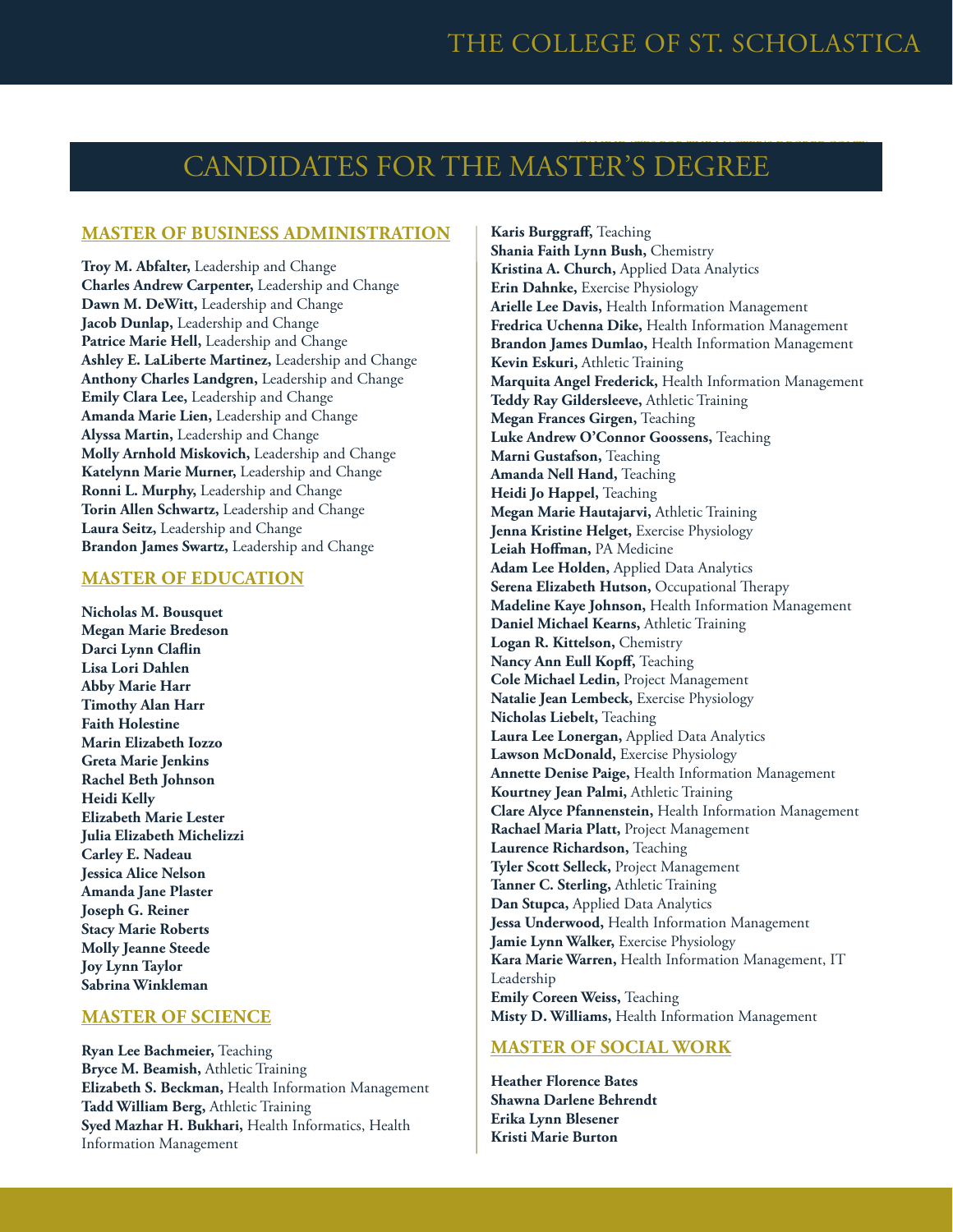**Cathy Coffman Claire Genevieve Desautels Shelby Rose Doerr Lauren Elizabeth Gonia Patricia Jenine Grigsby Barbarajean Hartos-Hord Shannon Lee Jackson Marissa Nicole Johnson Makenna Kullman Jolene Korrin Long Katelynn Naomi Monson Leila Northbird Brittney Ann Olson Madeline Peart Abigail Josephine Perry Ashley E. Pollema Kristen M. Radzak Jordan M. Rodgers Emma Nicole Sventek Madison Jean Sycks Billie Marie Tracy JulieAnn Hang Tran Taylor Gene Tuura Nicole Michelle Wegner Kiara Faith Westendorf Chloe Marie Whittington Alissa Mae Zack Alexis Marie Zotti Victoria Diane Zupancich**

#### **CERTIFICATE**

**Kayla Bartikoski,** Teaching **Jaret Scot Beckmann,** Teaching **Abigail Kristine Bentley,** Teaching **Nathan Revne Berthelsen,** Special Education, Culturally Responsive Practice **Heather Nicole Bradford,** Special Education **Tyler Brodersen,** Teaching **Allison Marie Brooks,** Psychiatric Mental Health Nurse Practitioner **Dylan Brovick,** Teaching **Sara Haley Carlson,** Teaching **Vickie Lisa de Jager-Pound,** Teaching **Kristin Elisabeth DeArruda Wharton,** Adult Gerontology Acute Care Nurse Practitioner **Sara Jalaine Eder,** Teaching **Arianna Edington,** Teaching **Sofia Kathryn Engebretson,** Teaching **Briana Lynne Eriksson-Kotschevar,** Psychiatric Mental Health Nurse Practitioner **Wilhelmina Frierson,** Health Informatics

**Mikayla L. Guski,** Teaching **Siri M. Harkins,** Teaching **Bailey Rebecca Heck,** Teaching **Kristen Valeria Heinen,** Teaching **Jeffrey Marvin Hoffman,** Teaching **Maria Theresa Hornquist,** Teaching **Amanda Jo Horvatich,** Applied Data Analytics **Natalie Nicole Johnson,** Psychiatric Mental Health Nurse Practitioner **Talerie Ann Johnson,** Teaching **Annie Kelly,** Educational Technology **Brittney Amber Kemi,** Teaching **Elsa Beth Kohl,** Teaching **Austen James Kruzeski,** Teaching **Jennifer L. Kuhlman,** Teaching **Elizabeth Anne Lam,** Special Education **Mychala Lynn Marshall,** Teaching **Mary Elizabeth McCartney,** Teaching **LaShaunda A. McNeal,** Health Informatics **Lucelia Suzanna Mehlan,** Teaching **Karen Melk,** Teaching **Anastasia Rae Molnar,** Teaching **Hadley Jane Mooney,** Teaching **Amber Virginia Mullen,** Teaching **Elizabeth J. Nephew Pederson,** Health Informatics **Carl Joseph Passante,** Teaching **David James Petruga,** Teaching **Heather Ann Purrington, Teaching Alyssa Christine Richter,** Teaching **David Michael Rokser,** Adult Gerontology Acute Care Nurse Practitioner **Katelyn Royce,** Teaching **Matthew Runck,** Teaching **Whitney Dawn Runia,** Teaching **Molly Ann Ruvelson,** Teaching **Dorothy Jeanine Sandness,** Teaching **Paul Gille Schulzetenberg,** Teaching **Catherine Joy Standfuss,** Psychiatric Mental Health Nurse Practitioner **Amanda Jill Suchanek,** Teaching **Jennifer Ann Tollefson,** Teaching **Jean Marie Voigt,** Culturally Responsive Practice **Erika Ann Zbinden,** Teaching **Abby Gail Zelinske,** Teaching **Joseph Zwak,** Special Education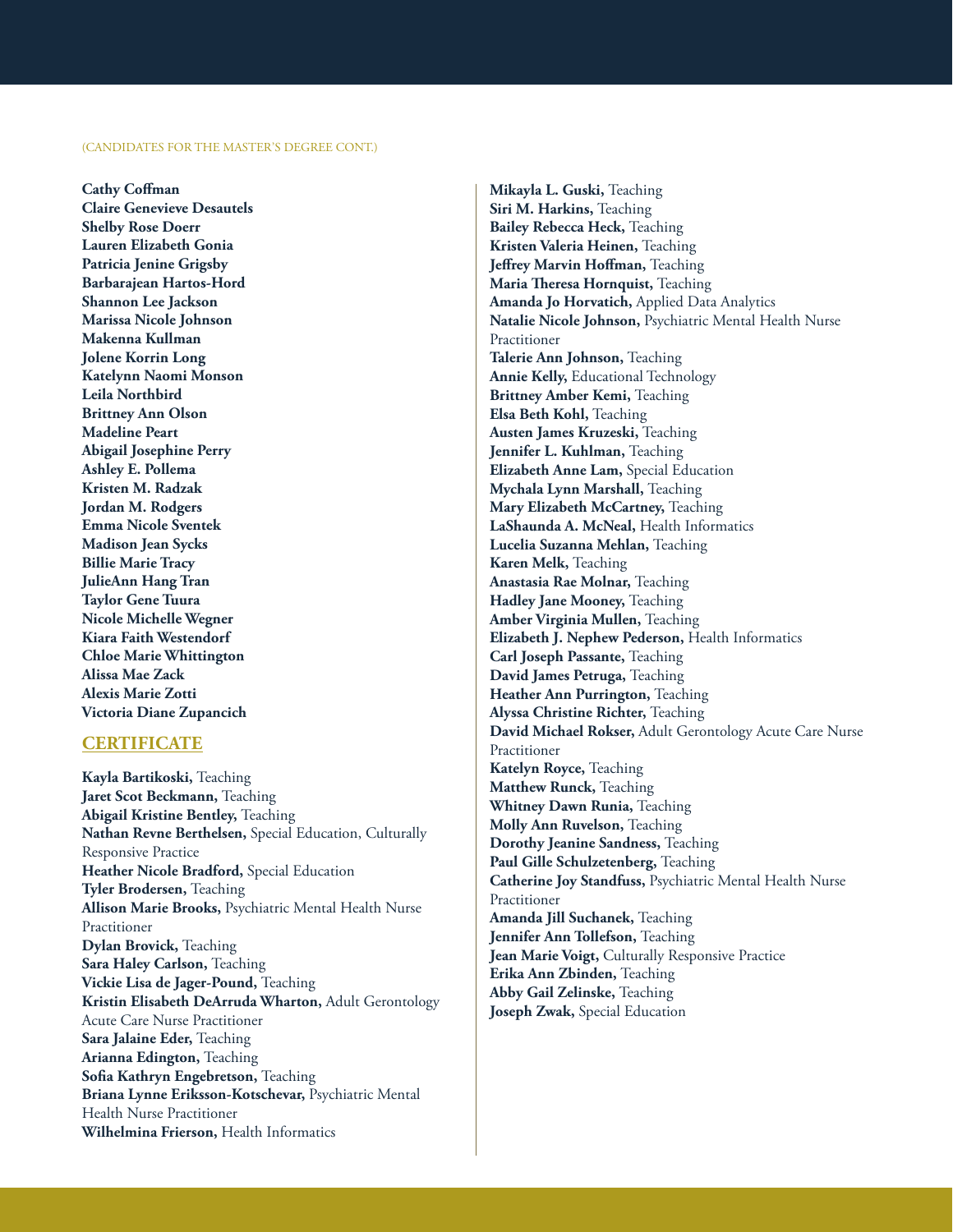### CANDIDATES FOR THE DOCTORAL DEGREE

### **DOCTOR OF NURSING PRACTICE**

**Kristi Ann Abler,** Healthcare Leadership **Jonathan Allen,** Healthcare Leadership **Holly Noel Anderson,** Healthcare Leadership **Jordan Marie Anderson,** Healthcare Leadership **Miriam Fausta Aniuche,** Healthcare Leadership **Stacie Mariko Aubart,** Healthcare Leadership **Carley L. Baghai,** Healthcare Leadership **Katie Leigh Bell,** Healthcare Leadership **Jessica Mary Beste,** Healthcare Leadership **Laurie Jeanne Bisila,** Healthcare Leadership **Alissa Joy Boekhout,** Healthcare Leadership **Ellise Caroline Braveheart,** Healthcare Leadership **Kristofer Thomas Bristol,** Healthcare Leadership **Maggie Hysjulien Christ,** Healthcare Leadership **Noel Elizabeth Danielson,** Healthcare Leadership **Wendy Lyn De La Cruz,** Healthcare Leadership **Shelby Lynn Deitchler,** Healthcare Leadership **Molly Sue Edwards,** Healthcare Leadership **Ingrid Noel Farrell,** Healthcare Leadership **Calli Jae Fischer,** Healthcare Leadership **Kaylee Juana Garcia,** Healthcare Leadership **Petra-Ann Johann Samantia Gumbs,** Healthcare Leadership **Kristina Anne Haden,** Healthcare Leadership **Samantha Jo Handley,** Healthcare Leadership **Marijah Lynn Harney-Tolo,** Healthcare Leadership **Chelsey Lynn Haust,** Healthcare Leadership **Mariah Lyn Hlava,** Healthcare Leadership **Ann Elizabeth Hoffman,** Healthcare Leadership **Katelyn Christina Holmquist,** Healthcare Leadership **Katie Cheney Hughson,** Healthcare Leadership **Madeline Elizabeth Hulcher,** Healthcare Leadership **Karianne Marie Hultman,** Healthcare Leadership **April Lynn Jacobson,** Healthcare Leadership **Emily Agnes Jelen,** Healthcare Leadership **Gina Marie Jensen,** Healthcare Leadership **Elizabeth Marie Kastanek,** Healthcare Leadership **Jennifer Lyn Krebsbach,** Healthcare Leadership **Melissa Marie Kruger,** Healthcare Leadership **Stacy Jo Kutter,** Healthcare Leadership **Isabelle Marie LaCosse,** Healthcare Leadership **Amber Dawn Larson,** Healthcare Leadership **Kay Ka Lee,** Healthcare Leadership **Wendy Sue Long,** Healthcare Leadership **Duane Malterud,** Healthcare Leadership **Whitney Manka,** Healthcare Leadership **Teresa Sue McQuillan,** Healthcare Leadership **Samantha T. Moir,** Healthcare Leadership **Elizabeth Ann Moses,** Healthcare Leadership

**Mickey Mason Muller,** Healthcare Leadership **Kayla Jean Olds,** Healthcare Leadership James Pohl, Healthcare Leadership **Andrea Lynn Redmann,** Healthcare Leadership **Tera Irene Sabatino,** Healthcare Leadership **JoAnn Marie Shangrow,** Healthcare Leadership **Melissa Marie Skelly,** Healthcare Leadership **Keslie Ellen Smith,** Healthcare Leadership **Jessica C. Stokes,** Healthcare Leadership **Amanda Barbara Welle,** Healthcare Leadership **Rachel Dee Woehler,** Healthcare Leadership Yer Yang, Healthcare Leadership

### **DOCTOR OF PHYSICAL THERAPY**

**Najla Abas Anne M. Adix May Antonio Molly Elizabeth Appicelli Tolulope I. Atama Keenan J. Barron Elliott Robert Borgen Sarah M. Bowman Daniela Braucher Jacob Carlson Anugra Ashwinbhai Chhaya William Berkeley Cleary Shara Daneal Creary-Yan Xavier Cruzatty Jeanette Howell Csikai James A. Dallas II Mackenzie C. Davidge Nicholas Reif Del Giudice Sarah Reif DelGiudice Julie Lynn Derby Anne Collins Duch Jamie Sarah Dupre Hunter E. Enkhaus Willand Patrick Petel Floirendo Easton William Foss Jakob Peter Friedges Journey Joy Gontjes Margaret Grob Sindy Lee Hassig Elizabeth Grace Hermes Shinnette Naval Hernandez Shannon M. Hickey Cassandra Louise Hierlinger Jason Christopher Hoerle Gunnar Jesme**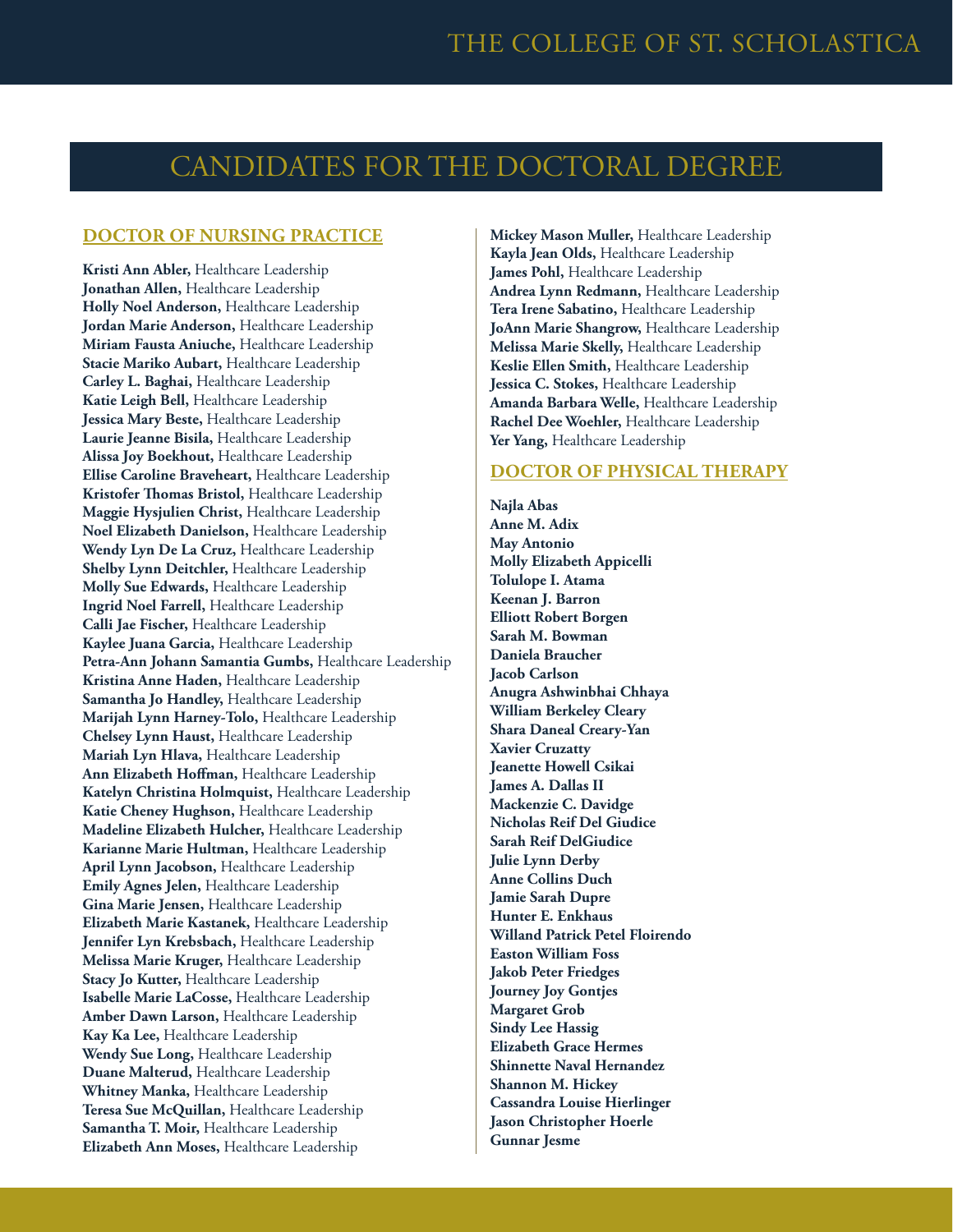#### (CANDIDATES FOR THE DOCTORAL DEGREE CONT.)

**Rebecca Elizabeth Johnson Melanie Clare Jordan Justin Lloyd Keller Carina Tadeo Kinczkowski Tyler Joseph Kobilarcsik Morgan Lynn Koshiol Ann Kullas Ashley Lahti Carrie Baltsen Landsman Alana Maureen Lazareck Devlin Holly Lickwala Theresa Lopez-Scott Valerie Erin Lowe Khelmer Estanislao Manalo Olivia Mann Patricia Martin Emelia Mae Miner Rizwana Mir Kimberly Christian Moore Patrick Tan Morales Caroline Casady Moran Anthony Anayo Nwobum Kathryn Joanne Ollenburg Josiah Samuel Osborne Paul Lee Padgett Natalie Padveen Nikulkumar Patel Cameron Fredrick Pearson**

**Robert Francis Perry Aramide Adeola Ponnle Alison Barry Queralt Isha Ranabhat Thomas B. Ravetto Barrett R. Reif A. Mae Doloricon Rosenthal Emma Elisabeth Rudd Rachael Sanborn Jesse Joel Schwirtz Tracy Sher Anne Grace Toriseva Spears Alexa Mary Stevens DaChisa Anderson Stevenson Jimmy S. Stubblefield Katarzyna Lidia Szawiela Gabrielle Anne Thomas Sara R. Thompson Mya L. VanNurden Anita Varughese Logan Michael Viegut Kimberlee Abrio Wach Kevin Whalen Isaac Rolstad Wieber Archie Chance Winans Megan Rose Wines Mary Catherine C. Zabat Bryce Lawrence Zdanovec**

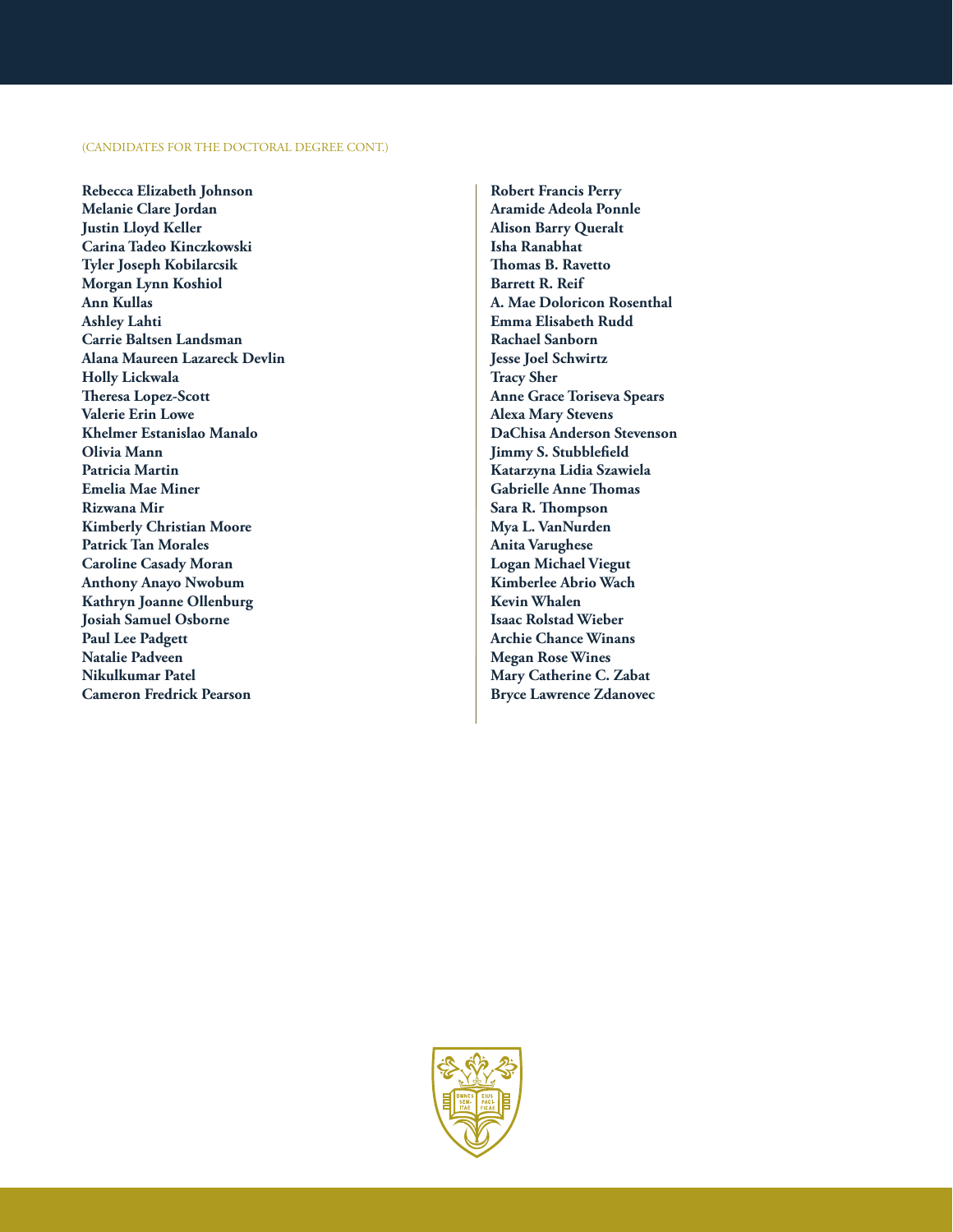## VIVAT! VIVAT, ST. SCHOLASTICA! – OUR ALMA MATER

The song lyrics were written by Sister Loretta Sheehan and selected in an all-school contest in 1931. Around 1950, the melody was changed by Sister Wilfrid Jordan of the music faculty; that version was used until 2011. Gradually, the song fell from favor and was no longer sung. The Dean's Council reinstated it in 1999, but it was only used for ceremonies - primarily Convocation, Commencement, and Reunion. In 2011, a new arrangement of the song was created by Mina Kaiser and Michael Buck in honor of the College's Centennial year. The launch of the new arrangement has been accompanied by the incorporation of Vivat St. Scholastica into more College activities.

### THE HONOR SONG TRADITION

The College honors its long partnership with the Indigenous community of the region. Our continuing commitment to American Indian students and communities is expressed by starting our commencement ceremony with a traditional Honor song.

The drum is the center of our being and the heart of our existence as Indigenous people. When the drum reverberates, it echoes in all corners of creation. When the songs are sung, the voices of the people are heard throughout creation. The drum is a gift of communication and prayer from the Creator. The name of The College of St. Scholastica's drum is Odagaaki-bines (O- da- gay- kbin- es); it means "Thunderbeing on the Hill."

### DESCRIPTION OF THE BENEDICTINE CROSS

The Benedictine Cross is four-directional, but it is contained within the circle of life, which has no beginning or end. At any point of the circumference all are equal. The crossbars reach out north, south, east and west, encompassing the whole earth, the whole universe. Our Benedictine Cross calls us to embrace all of life and to be centered in peace. It is displayed in various prominent places in the College and in the Monastery. The cross is carried forth as part of commencement's academic procession.

### THE SHIELD OF THE COLLEGE

The field is blue. Upon this field is a lily, blooming with three flowers symbolizing the three Persons of the Blessed Trinity. The base of the lily is enclosed by a crescent, the heraldic symbol of the Virgin Mary, and likewise, the purity of Christian teaching. A golden crown of the medieval regal shape in heraldry encircles the lilies above, recalling the dedication of the Chapel to the Queen of Peace.

The heraldic indication of a college is always a book. Hence, a book occupies the center of the field. On its open pages is the motto of St. Scholastica. It is taken from the third chapter of the Book of Proverbs, and in reference to Wisdom it reads: "Her ways are ways of beauty, and all her paths are peace." In keeping with the traditional Benedictine motto, "Pax, " St. Scholastica has chosen the second part of the verse for her motto. It reads in Latin: "Omnes semitae eius pacificae."



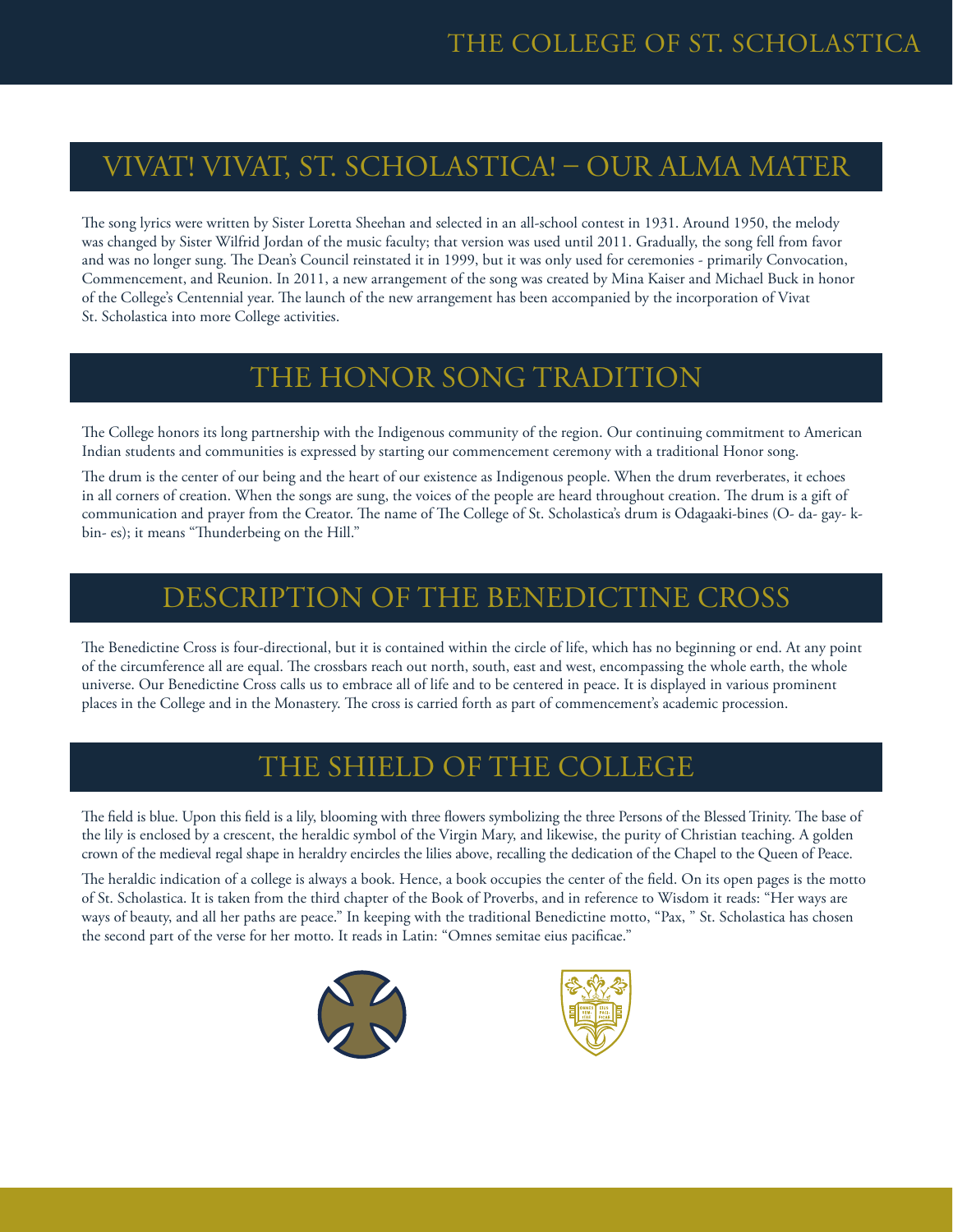## THE ACADEMIC PROCESSION

The traditional academic procession introduces many of the more formal and significant events at St. Scholastica as it does on most college and university campuses. Although the history of wearing distinctive apparel as an indication of scholarship and academic rank dates to the Middle Ages, the practice was not adopted in the United States until around 1900.

The cap worn almost universally in academic processions is the Oxford cap, commonly known as the mortarboard. It is almost always black.

The use of a dark robe in academic processions is thought to have arisen from the clerical practice of wearing a cape or mantle in religious processions in the 12th and 13th centuries when universities developed from cathedral schools. Traditionally, gowns are also black. However, a number of universities have adopted alternate colors.

The academic hoods, worn around the neck and down the back of the gown, are lined with the official colors of the college or university that conferred the degree. A blue and gold cord identifies faculty members who have received the Max H. Lavine Award, the College's highest award for teaching excellence.

## HONORS FOR BACCALAUREATE DEGREES

A student whose cumulative grade point average is 3.90 or above graduates with highest honors (summa cum laude). These students are wearing a blue and gold honors cord.

A student whose cumulative grade point average between 3.70 and 3.90 above graduates with great honors (magna cum laude). These students are wearing a blue double honors cord.

A student whose cumulative grade point average is between 3.50 and 3.70 graduates with honors (cum laude). These students are wearing a gold honors cord.

Students achieving honors have met all degree requirements and have earned a minimum of 48 graded credits at The College of St. Scholastica.

## SISTER BEVERLY RAWAY SCHOLAR

Our RN to BS academic honors program is named in tribute to Sister Beverly Raway, OSB. As a nursing faculty for over twenty years, Sister Beverly exemplified scholarship and academic excellence in her teaching and mentoring of students and as chair of the research and scholarship committee for Sigma-Theta Xi Chapter, an International nursing honor society. Sister Beverly shared her expertise in evidence-based practice with fellow graduates of the RN to BS program. Sister Beverly currently serves as Prioress of St. Scholastica Monastery. A student whose cumulative grade point average in RN to BS program courses is 3.90 or above will graduate as a Sister Beverly Raway Scholar. In order to earn this honor students must also successfully pass their nursing portfolio. Sister Beverly Raway Scholar recipients are awarded an apricot colored honor cord.

### THE WEBSTER SCHOLAR

The title of Webster Scholar is awarded to students who have successfully completed the requirements for The College of St. Scholastica Honors Program. These requirements include earning a B or better in the requisite number of Honors courses and maintaining an overall GPA of 3.5 or higher. Honors courses require the students to become actively involved in their own learning. The Webster award is named after Lee Webster, a much-beloved faculty member, whose untimely death from cancer deeply affected the College community. Webster epitomized the love of life and learning, and Honors Program graduates proudly bear his name. Webster Scholars are awarded a medallion and a gold diploma cover.

### HONORS FOR GRADUATE DEGREES

Due to the academic standards required in the graduate programs at The College of St. Scholastica, all doctoral and master's students graduate with high academic achievement.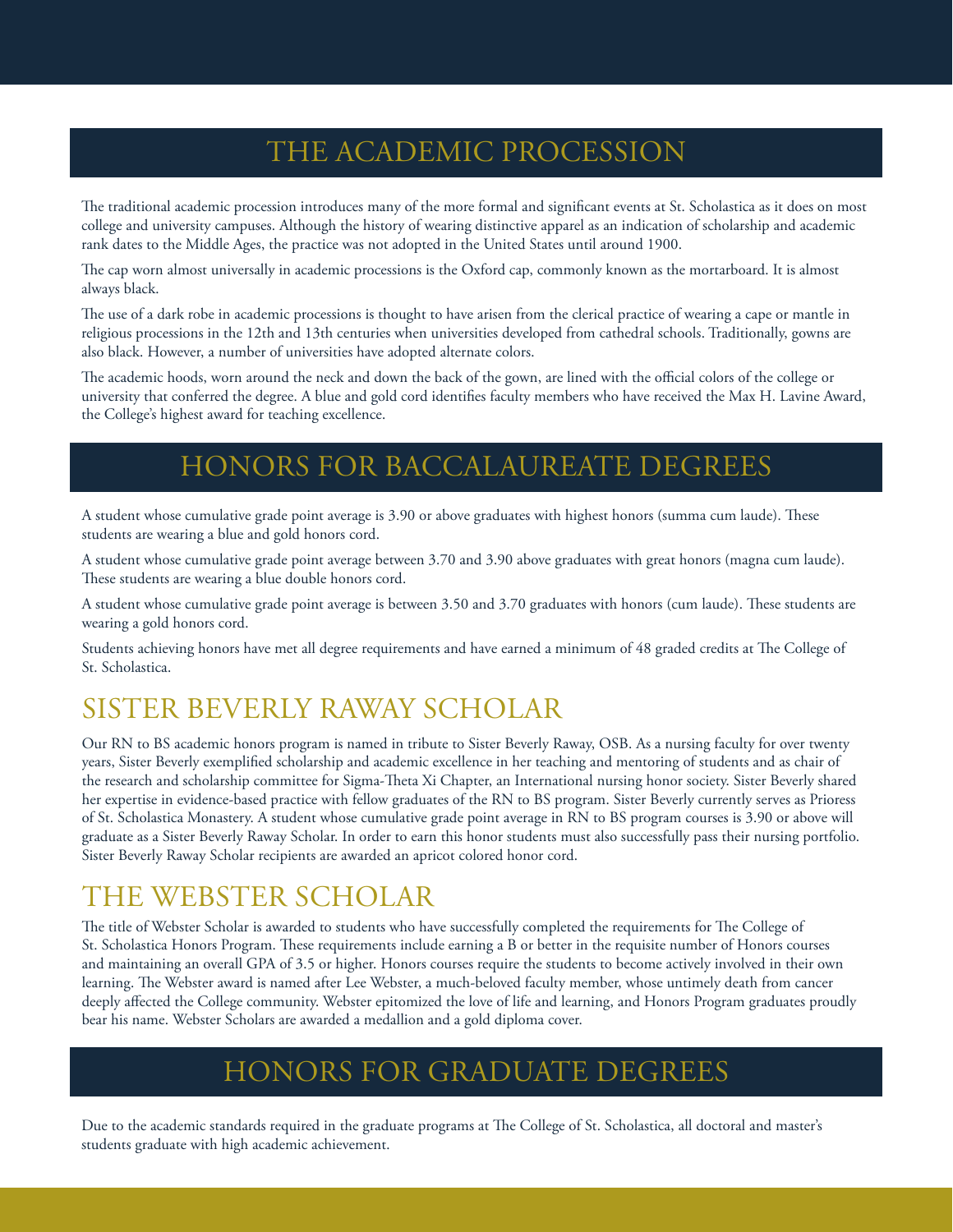## HONOR SOCIETIES

## ALPHA ALPHA ALPHA

Alpha Alpha Alpha honor society recognizes the academic achievements of first-generation college students. Induction into Tri-Alpha is earned by exceptional academic achievement and lasts for a lifetime. Students are awarded a pin and wear a blue and grey double honor cords.

## GAMMA OMICRON

Gamma Omicron recognizes students who demonstrate academic excellence, contribute to the profession of occupational therapy through their scholarships, and show promise for professional leadership. Students are awarded blue and gold double honor cords.

## PHI ALPHA, OMEGA ALPHA BETA CHAPTER

Phi Alpha Honor Society is an undergraduate national honor society for social work. Its purpose is to provide a closer bond among students of social work and promote humanitarian goals and ideas. Phi Alpha fosters high standards of education for social workers and invites into membership those who have attained excellence in scholarship and achievement in social work. Students are awarded a blue and gold honor cord.

## PSI CHI

Psi Chi is the undergraduate national honor society in psychology. There are nearly 1,000 chapters at colleges and universities throughout the United States. The College of St. Scholastica was approved as a chapter in the 2000-01 academic year. Psi Chi membership criteria include a declared psychology major or minor, at least nine semester hours of psychology college courses, an overall GPA that places students in the top 35 percent of their class and at least a 3.0 psychology GPA. Students who have met the above criteria are identified by their platinum and dark blue double honor cords.

## SIGMA THETA TAU INTERNATIONAL, THETA XI CHAPTER

This International Honor Society for Nursing was officially established through the Department of Nursing in 1986 with a mission of supporting learning, knowledge and professional development of nurses committed to making a difference in health worldwide. Student membership eligibility criteria include: completion of at least one-half of the nursing program curriculum; achieve academic excellence; rank in the upper 35 percentile of the graduating class; and meet the expectation of academic integrity. STTI student inductees are awarded purple and white double honor cords.

## CO-CURRICULAR AND LEADERSHIP PROGRAMS

## TRIO MCNAIR SCHOLARS

Students recognized as TRIO McNair Scholars have completed a rigorous co-curricular program including educational seminars, research internships, and scholarly activities that support enrollment and success in graduate study. McNair Scholars are awarded a McNair Scholar white stole.

## SAINTS LEADERSHIP HONOR

Students who graduate in the Saints Leadership Program develop values, strengths and interpersonal skills as a leader that may proactively affect communities and systems. Students who completed the multi-year, four-part program are awarded a blue single honor cord.